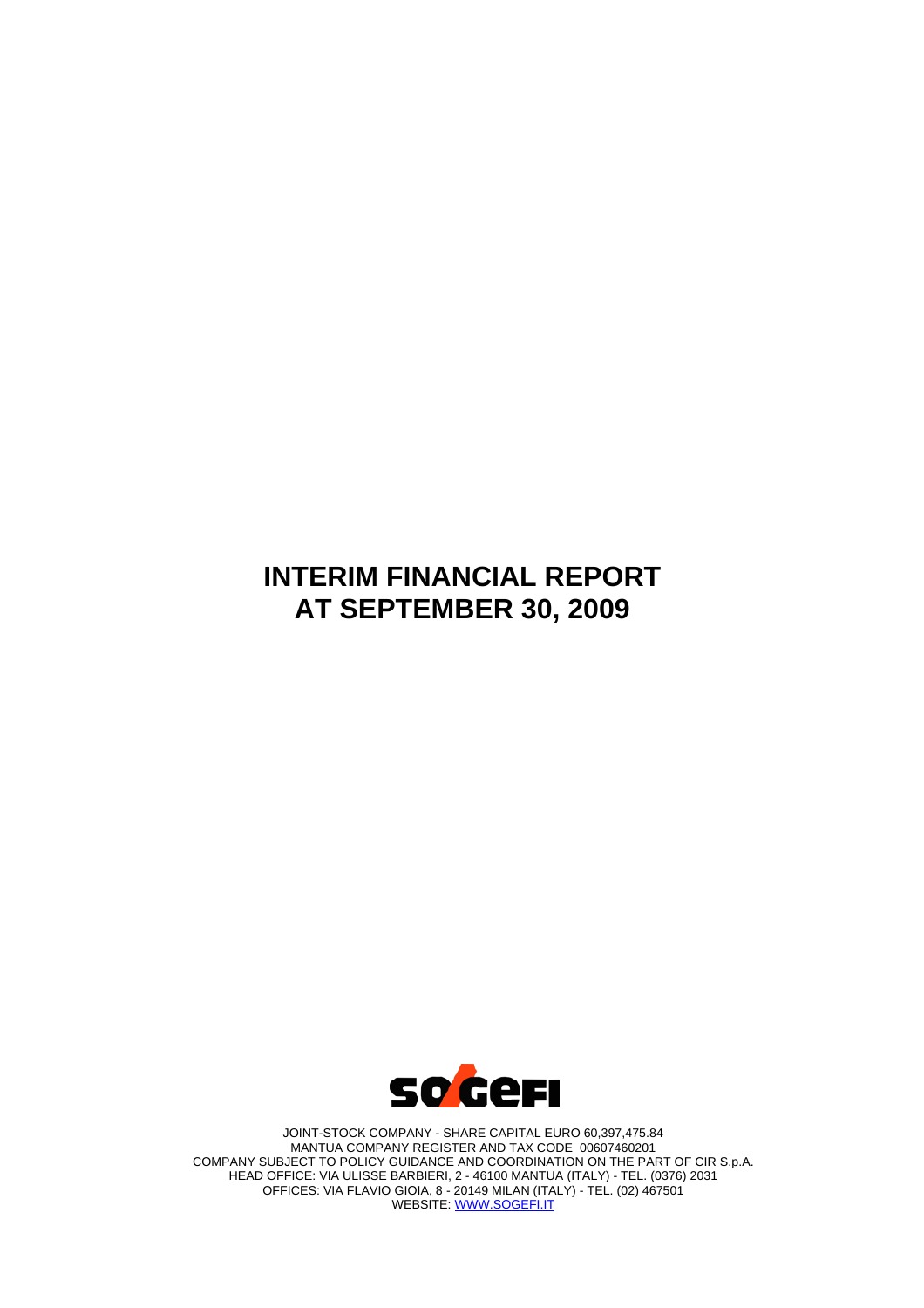# **REPORT OF THE BOARD OF DIRECTORS ON GROUP OPERATIONS AT SEPTEMBER 30, 2009 AND IN THE THIRD QUARTER**

Despite the full implementation of incentives introduced in the main markets to boost motor vehicle sales, the Group's business levels remained low also in the third quarter of the year.

Revenues in the third quarter fell by 22.5% compared to those in the corresponding period of 2008, marking, however, a partial recovery compared to the fall of 32.7% recorded for the first six months of 2009.

The substantial increase in new vehicles registrations in the European market has not resulted in a corresponding increase in production levels due to continuing destocking measures implemented by the main manufacturers.

Furthermore, the production mix, in line with the trend in demand driven by incentives, has remained mainly addressed to ecological (petrol rather than diesel engines) and economic vehicles, which feature cheaper components.

In Europe, the demand in the *precision springs* and *industrial vehicles and earth-moving machinery* sectors has not shown any signs of recovery while sales in the *aftermarket* sector have risen.

In non-European markets, the quarter was marked by a good recovery of business in Brazil, and by confirmation of the growth of Chinese and Indian markets, while the situation in the North American market continues to be negative.

With the persistent penalisation of exchange rate trends, corresponding to 2%, **consolidated revenues** for the first nine months of the year were € 573.8 million, down 29.4% compared to the € 813.3 million recorded in the corresponding period of the previous year.

Revenues from the *suspensions* sector (-35.8%) were penalised by sales made almost exclusively in *original equipment* and by a greater presence in the *industrial vehicles* sector.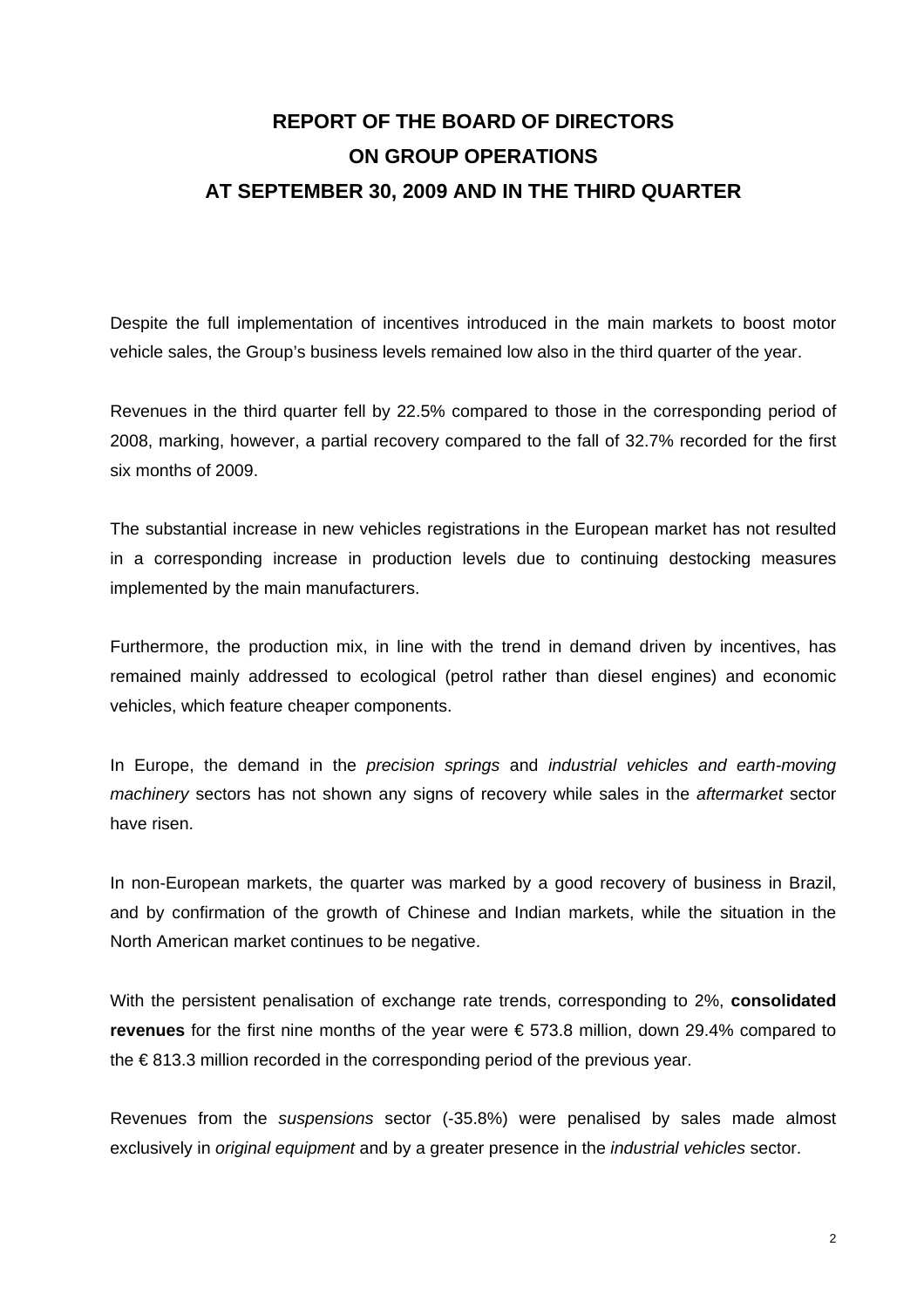The *filtration* business, regarding mainly spare parts, recorded a fall of 22.7% in the first nine months of the year compared to the first nine months of 2008.

The drastic measures to reduce all cost factors, both variable and structural, launched since the last few months of 2008 have enabled the group to achieve an operating margin of 3.9% on revenues (9.8% in 2008).

The percentage represented by materials fell from 46.7% to 45.7% compared to the first nine months of 2008 and the total labour cost fell to  $\epsilon$  151.1 million against the previous  $\epsilon$  190.4 million (-20.7%).

Also overheads were considerably downsized (-22.2%), falling from  $\epsilon$  137.7 million in the first nine months of 2008 to 107.1 million.

**Consolidated operating profit** therefore stood at € 22.4 million, against € 79.4 million in the corresponding period of last year, also thanks to the substantial non-reduction of sale prices.

In the third quarter, the fundamental reorganisation of production activities to adjust to new business levels was continued, which incurred costs of € 12.6 million in the first nine months of 2009 compared to  $\in$  8.8 million in the corresponding period of 2008 (+42.5%).

Both EBIT and EBITDA were affected by the considerable non-recurring costs as mentioned above, and were significantly down compared with last year.

**Consolidated EBITDA** (profit before interest, tax and amortisation) amounted to € 32.2 million  $(5.6\% \text{ of revenues})$  against  $\in$  91.2 million (11.2% of revenues) in the first nine months of 2008.

**Consolidated EBIT** (profit before interest and tax), which had recorded a loss in the first six months of the year, recorded a profit, thanks to the results of the third quarter and was  $\epsilon$  0.7 million (0.1% of revenues) against 58.6 million (7.2% of revenues) recorded in the corresponding period of the previous year.

As in the first six months of the year, management focused primarily on reducing net financial indebtedness, also in view of not increasing financial charges, which, in the first nine months, amounted to € 8.1 million, down 15.2% against 9.5 million recorded in the corresponding period of 2008.

**Result before taxes and minority interests** recorded a loss of € 7.3 million against a profit of € 48.9 million recorded in the first nine months of 2008.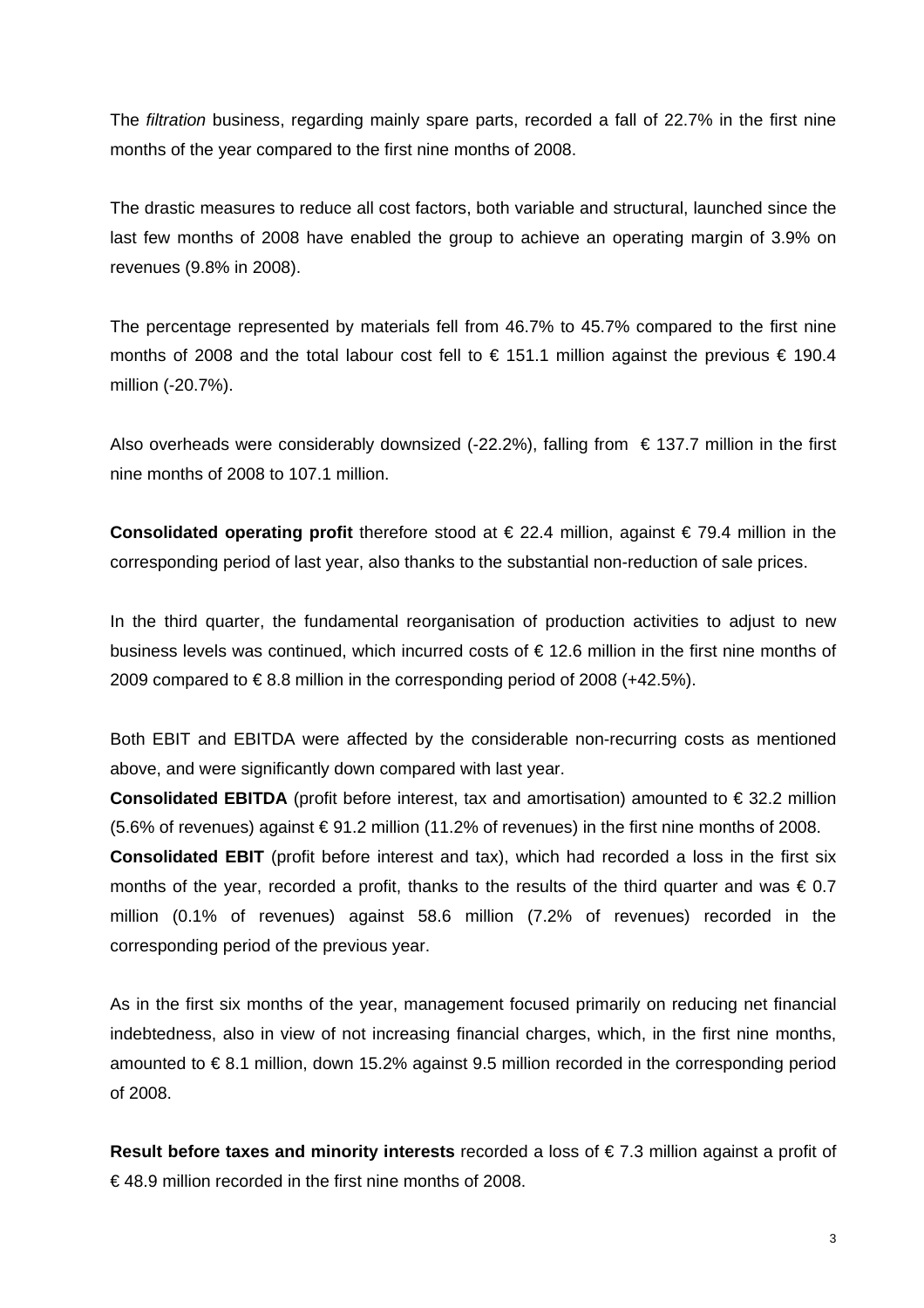A **consolidated net loss** of € 8.6 million was recorded, against a profit of € 29.6 million achieved in the corresponding period of the previous year.

At September 30, 2009, the Group's **total shareholders' equity included minority interests**  amounted to € 176.8 million against € 195.9 million twelve months earlier, while **consolidated shareholders' equity** fell from € 180.1 million in 2008 to 162 million at the end of the first nine months of 2009.

Group **net financial indebtedness** fell with respect to June 30, 2009 (€ 212.6 million) and to December 31, 2008 ( $\in$  257.2 million), to  $\in$  202.7 million, thanks to a further reduction of inventory, to the assignment of credit without recourse, the extension of supplier payment terms and the containment of new investment to  $\epsilon$  24.6 million against the previous  $\epsilon$  35.3 million (-30.2%).

At September 30, 2009, the Group's workforce (including temporary workers and excluding employees subject to forms of flexibility such as ordinary and extraordinary redundancy benefits in Italy or similar arrangements in other countries) numbered 5,957 (6,581 at September 30, 2008).

# PERFORMANCE OF THE FILTRATION DIVISION

Business in the *filtration* division suffered both from the fall in demand, more significant in the *original equipment* market, and from the change in the mix of vehicles produced towards more economical vehicles with non-diesel engines.

In the last quarter, the spare parts market showed signs of a good recovery in terms of volumes, both in the *original equipment spares* (*OES*) and *independent aftermarket (IAM)* sectors.

**Consolidated revenues** of the division were € 306.4 million, down 22.7% compared to the € 396.5 million recorded in the corresponding period of 2008.

Profitability trend is positive thanks to the substantial confirmed stability of raw materials prices, to savings on all cost factors and to higher sales in the *aftermarket* that generate higher profitability.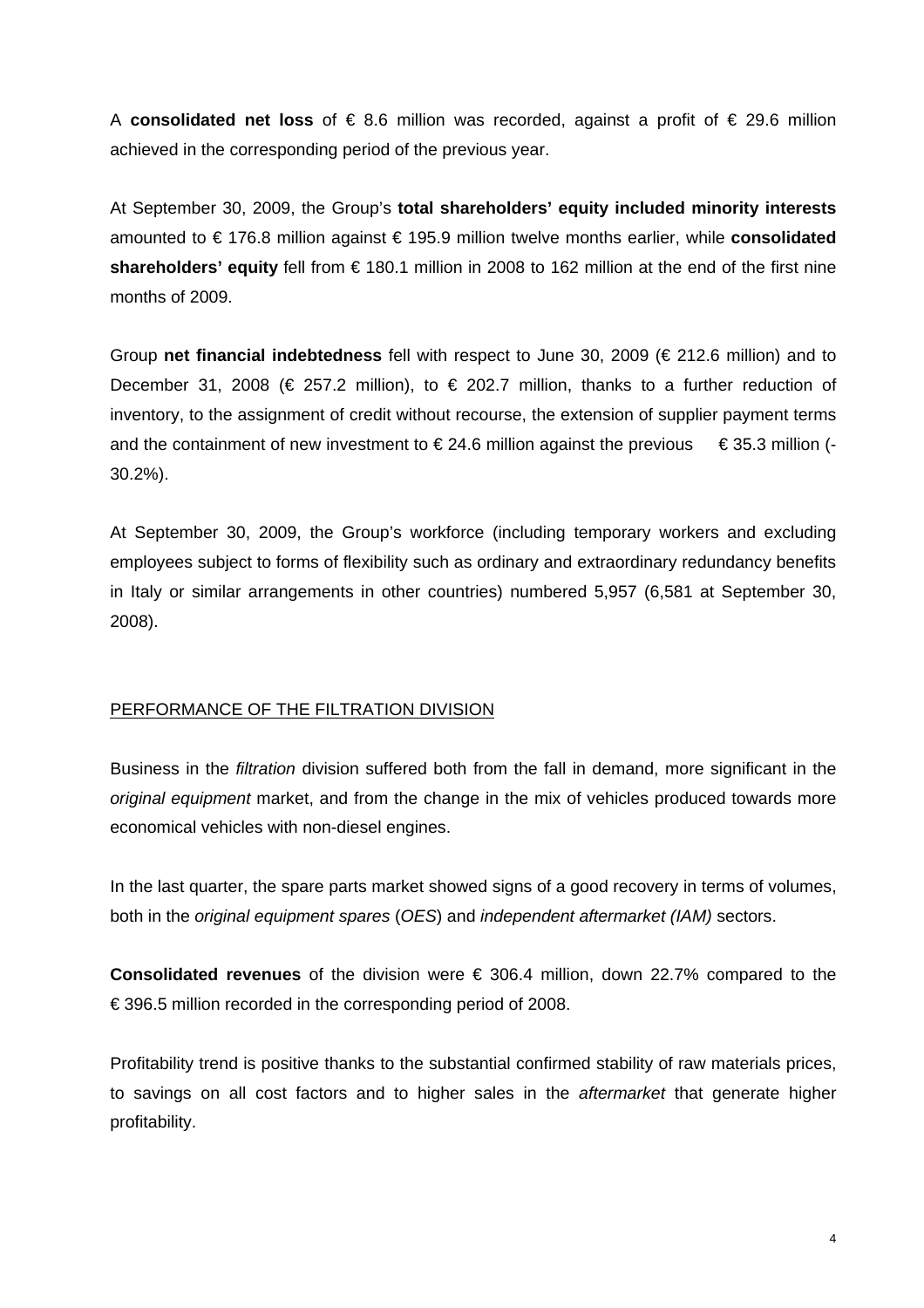The division's **operating profit** was € 17 million (5.5% of revenues) against € 39.1 million (9.9% of revenues) in the first nine months of 2008.

In the first nine months of 2009, the division incurred extraordinary charges for restructuring of € 6.1 million (8.1 million in 2008), resulting in an **EBITDA** of € 18.2 million (5.9% of revenues), against € 39.1 million (9.9% of revenues) in the previous year and an **EBIT** of € 5.4 million (1.8% of revenues), against 25.7 million (6.5% of revenues).

# PERFORMANCE OF THE SUSPENSION COMPONENTS AND PRECISION SPRINGS DIVISION

Even given a modest improvement in demand in the *car* sector, the division continues to be heavily hit by the production levels of its main customers, with particular reference to the *industrial vehicles, earth-moving machinery and precision springs* sectors, as well as the above mentioned lower volumes of components for high level segment vehicles.

In the first nine months, the division's **revenues** amounted to € 268.7 million, down 35.8% against 418.4 million of the corresponding period of the previous year.

The price of *steel* has not changed in the quarter and, thanks to the reduction of all other cost factors, **operating profit** amounted to € 7.6 million (2.8% of revenues), also by virtue of the good performance of the Brazilian business. In the corresponding period of 2008, it had been 43.2 million (10.3% of revenues).

After having incurred charges of  $\epsilon$  6.5 million for reorganisation (0.7 million in the first nine months of 2008), the division recorded an **EBITDA** of € 16.4 million (6.1% of revenues), against the previous € 56.1 million (13.4% of revenues), and an **EBIT** of € -1.7 million against € +37.1 million in the first nine months of 2008.

# PERFORMANCE OF THE HOLDING COMPANY SOGEFI S.P.A.

The Holding company SOGEFI S.p.A. made a profit of € 31.2 million, unchanged with respect to the first nine months of 2008. This result was achieved thanks to a reduction in structural costs of € 1.8 million. Dividends of € 36.4 million were received (40.8 million in the corresponding period of 2008). Note that in the first nine months of the last year, write-downs of € 3.3 million were made on equity investments (US subsidiary).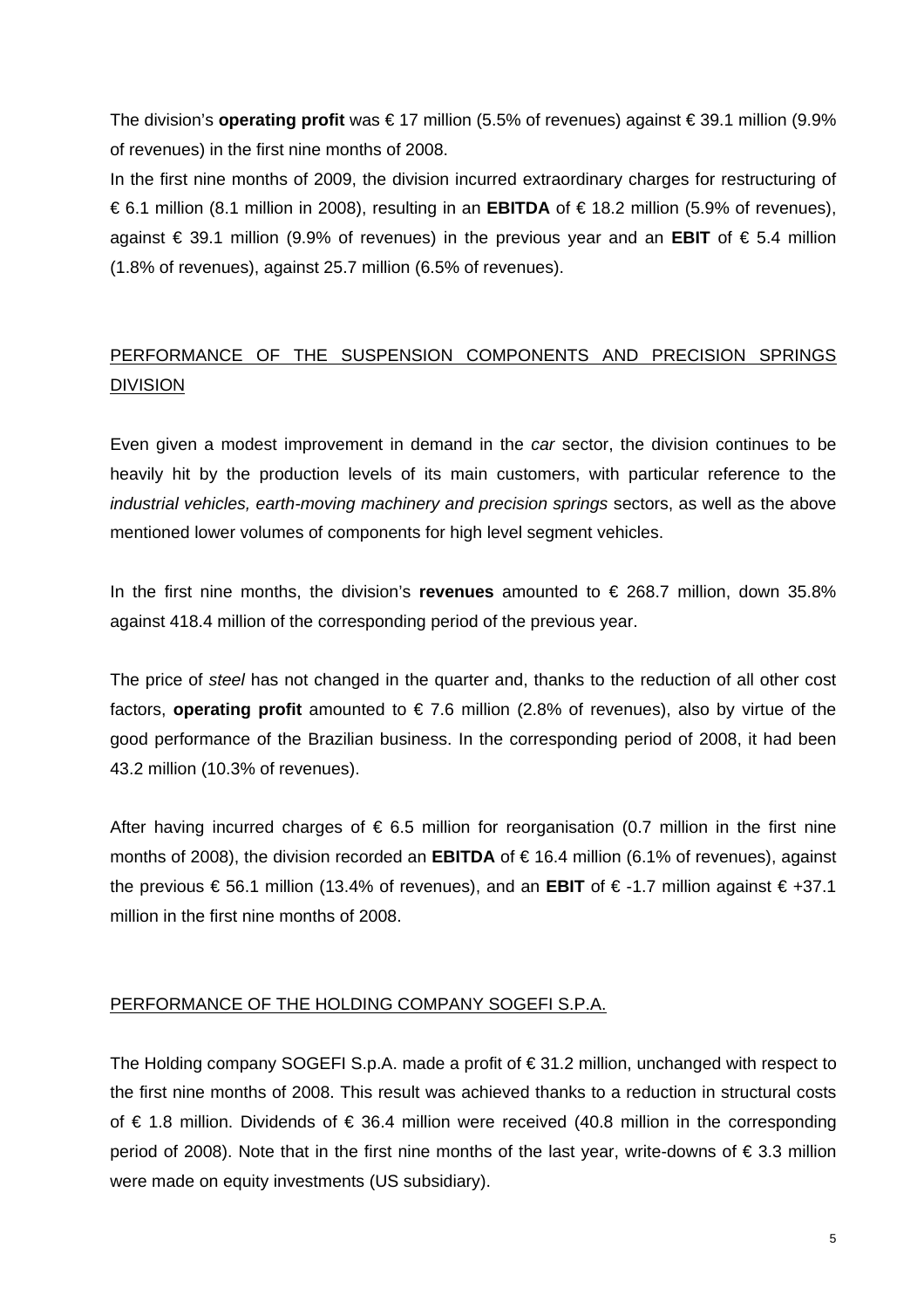# THIRD QUARTER PERFORMANCE

In the presence of a modest increase in revenues compared to the first six months of the year, in the third quarter, the Group confirmed the progressive recovery of profitability, thanks to the significant and structural down-sizing of all cost factors.

**Consolidated revenues** for the period amounted to € 199.3 million, down 22.5% against the € 257 million of the corresponding quarter of last year, those of the *filtration* division amounting to € 108.8 million (down 13.1%) and those of the *suspensions* division to € 91 million (-31.2%).

**Consolidated operating profit** was  $€ 14.5$  million and compares with the  $€ 25.7$  million recorded in the third quarter of 2008.

The operating margin as a percentage of revenues rose to 7.3% against that of the first six months (2.1%), while it has been 10% in the corresponding period of 2008.

The Filtration division achieved an operating profit of  $\epsilon$  9.5 million (8.7% of revenues) compared to € 12.8 million (10.2% of revenues) in the first nine months of 2008.

The Suspension Components Division contributed with an operating profit of € 5.9 million (6.4% of revenues) against € 13.7 million (10.3% of revenues) in the third quarter of 2008.

**Consolidated EBITDA**, impacted by  $\epsilon$  2.7 million in non-recurring reorganisation costs, amounted to  $\epsilon$  18 million (9% of revenues), against  $\epsilon$  30.2 million (11.8% of revenues) in the corresponding period of the previous year.

**Consolidated EBIT** was € 7.7 million (3.9% of revenues) against € 19.9 million (7.7% of revenues) in the third quarter of 2008.

A **net consolidated profit** of € 2 million was recorded for the quarter, against € 9.5 million in the corresponding period of 2008.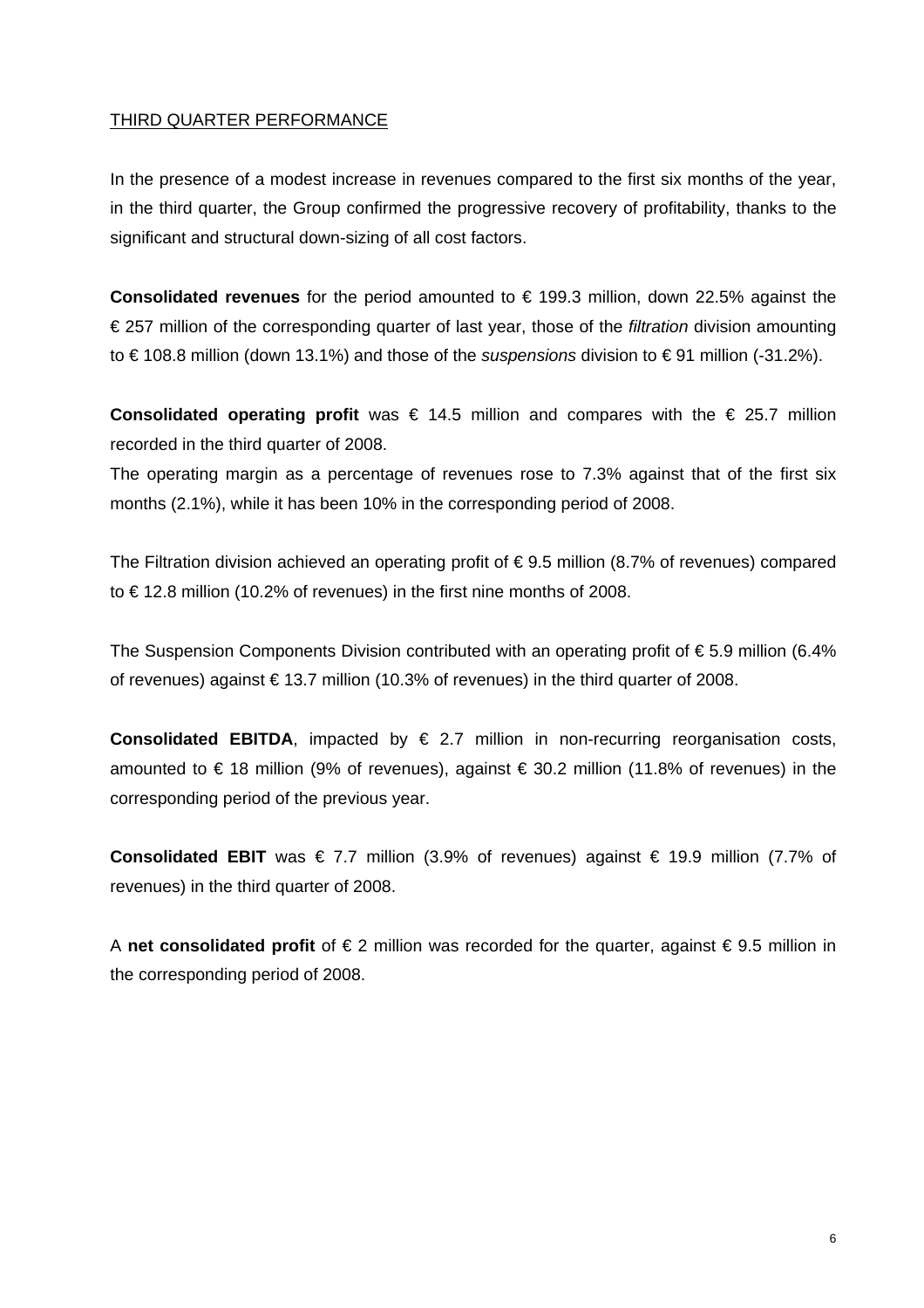# OUTLOOK FOR OPERATIONS

We expect a further, modest improvement in business volumes in the last quarter of the year with respect to those recorded for the first nine months.

In addition to a positive trend in revenues, we envisage the completion of the reorganisation plans in the last quarter, which will lead to further cost savings, and an improvement in the results achieved in the first nine months, while confirming the forecast of a net loss for the year as a whole.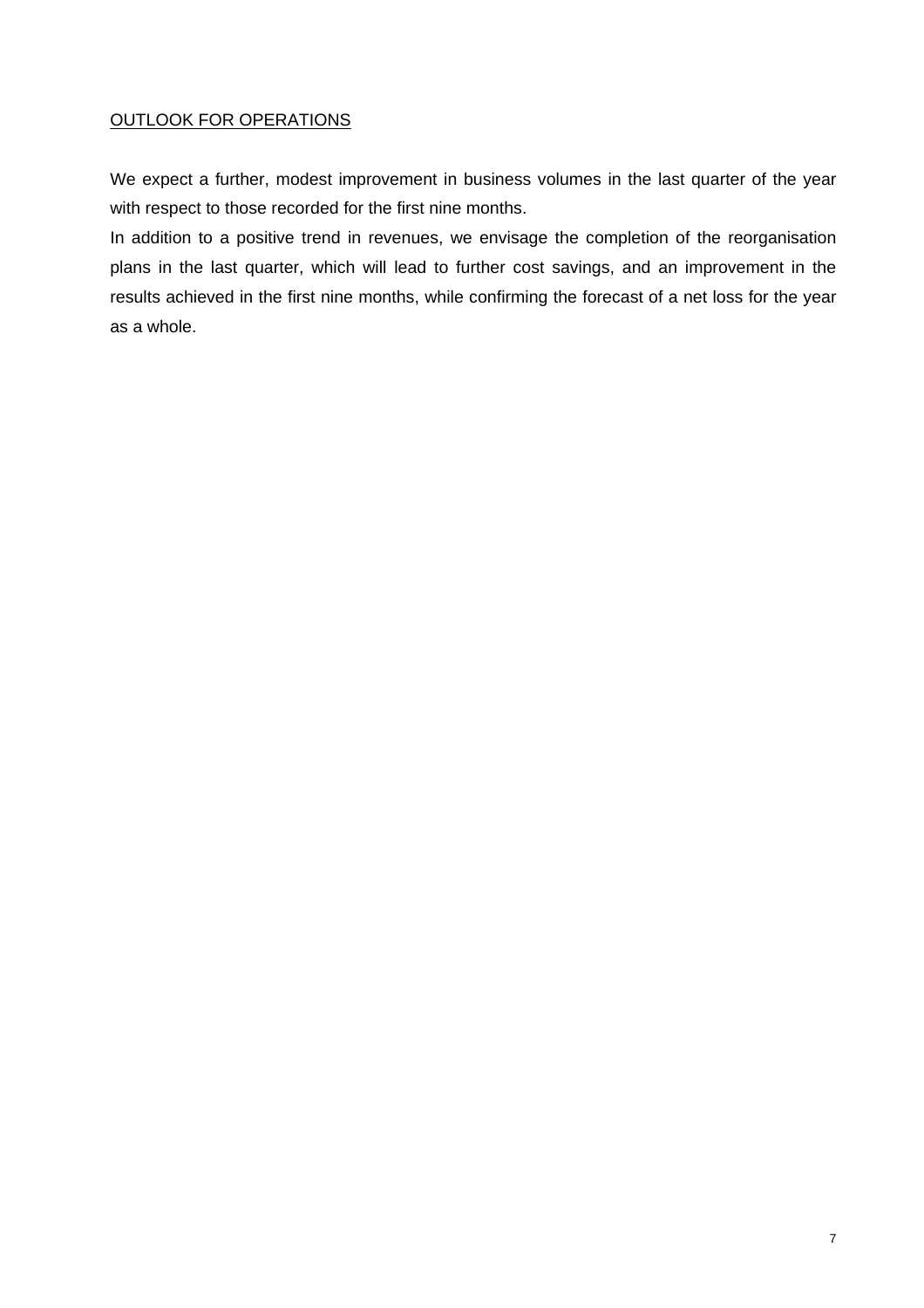# **CONSOLIDATED BALANCE SHEET**

(in millions of Euro)

| <b>ASSETS</b>                              | 09.30.2009 | 12.31.2008 |
|--------------------------------------------|------------|------------|
|                                            |            |            |
| <b>CURRENT ASSETS</b>                      |            |            |
| Cash and cash equivalents                  | 114.3      | 49.5       |
| Other financial assets                     | 0.1        | 0.8        |
| Working capital                            |            |            |
| Inventories                                | 91.9       | 114.5      |
| Trade receivables                          | 138.5      | 170.0      |
| Other receivables                          | 6.6        | 19.0       |
| Tax receivables                            | 10.0       | 14.9       |
| Other assets                               | 3.9        | 3.8        |
| <b>TOTAL WORKING CAPITAL</b>               | 250.9      | 322.2      |
| TOTAL CURRENT ASSETS                       | 365.3      | 372.5      |
| NON-CURRENT ASSETS                         |            |            |
| <b>Fixed assets</b>                        |            |            |
| Land                                       | 14.1       | 13.9       |
| Property, plant and equipment              | 213.9      | 218.0      |
| Other tangible fixed assets                | 4.2        | 4.6        |
| Of wich: leases                            | 13.8       | 11.8       |
| Intangible assets                          | 130.2      | 127.3      |
| <b>TOTAL FIXED ASSETS</b>                  | 362.4      | 363.8      |
| OTHER NON-CURRENT ASSETS                   |            |            |
| Equity investments in associated companies | 0.1        | 0.1        |
| Other financial assets available for sale  | 0.4        | 0.4        |
| Financial receivables                      | 0.1        |            |
| Other receivables                          | 8.9        | 8.8        |
| Deferred tax assets                        | 34.2       | 26.7       |
| TOTAL OTHER NON-CURRENT ASSETS             | 43.7       | 36.0       |
| TOTAL NON-CURRENT ASSETS                   | 406.1      | 399.8      |
|                                            |            |            |
| NON-CURRENT ASSETS HELD FOR SALE           | 0.7        | 0.7        |
|                                            |            |            |
| <b>TOTAL ASSETS</b>                        | 772.1      | 773.0      |
|                                            |            |            |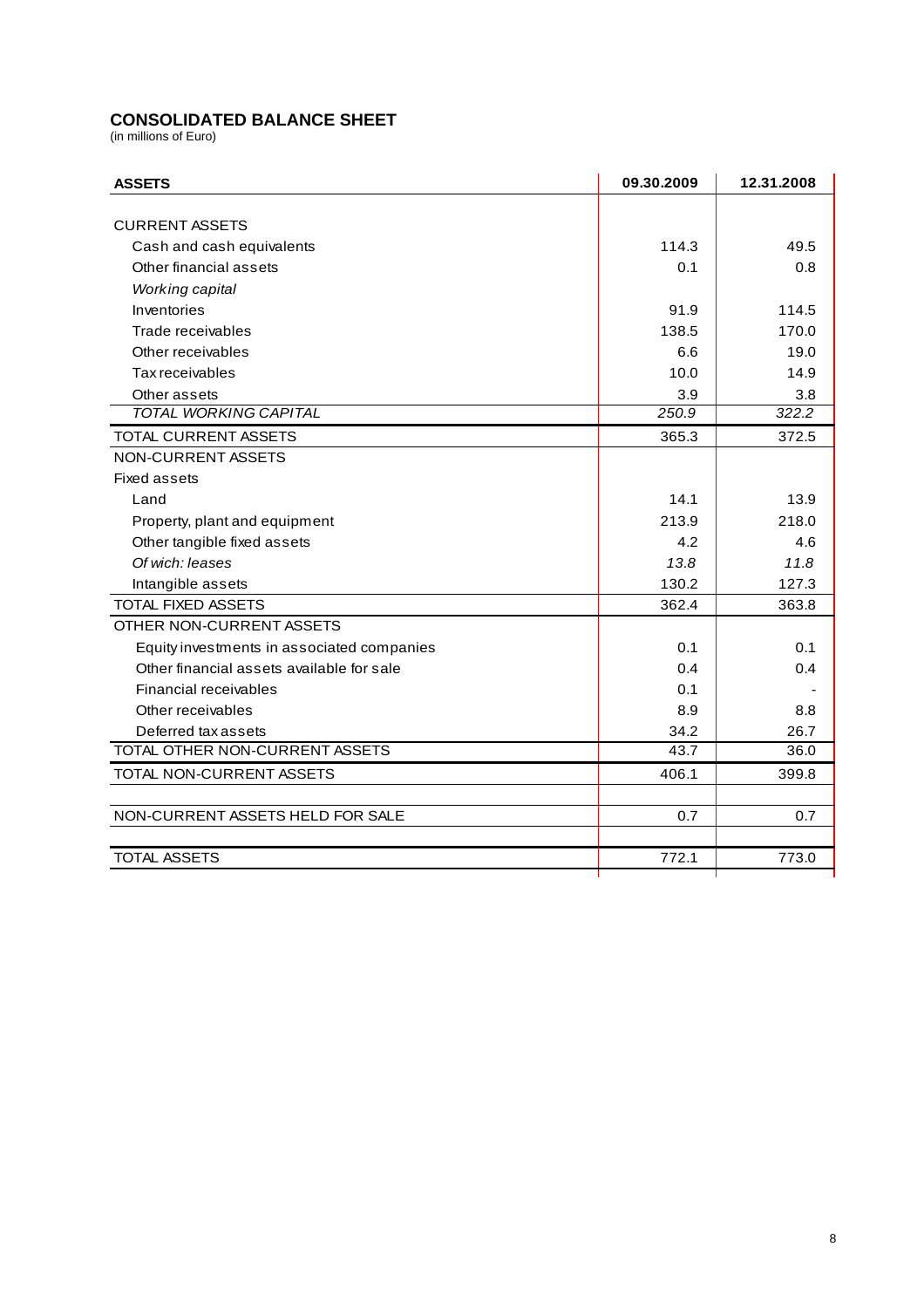| <b>LIABILITIES</b>                                                    | 09.30.2009 | 12.31.2008 |
|-----------------------------------------------------------------------|------------|------------|
|                                                                       |            |            |
| <b>CURRENT LIABILITIES</b>                                            |            |            |
| Bank overdrafts and short-term loans                                  | 6.3        | 19.8       |
| Current portion of medium/long-term financial debts and               |            |            |
| other loans                                                           | 66.8       | 35.7       |
| Of which: leases                                                      | 1.6        | 1.4        |
| TOTAL SHORT-TERM FINANCIAL DEBTS                                      | 73.1       | 55.5       |
| Other short-term liabilities for derivative financial instruments     | 0.3        | 0.5        |
| TOTAL SHORT-TERM FINANCIAL DEBTS AND                                  |            |            |
| DERIVATIVE FINANCIAL INSTRUMENTS                                      | 73.4       | 56.0       |
| Trade and other payables                                              | 189.3      | 204.1      |
| <b>Tax payables</b>                                                   | 3.5        | 4.2        |
| Other current liabilities                                             | 2.6        | 1.7        |
| TOTAL CURRENT LIABILITIES                                             | 268.8      | 266.0      |
| NON-CURRENT LIABILITIES                                               |            |            |
| MEDIUM/LONG TERM FINANCIAL DEBTS AND                                  |            |            |
| DERIVATIVE FINANCIAL INSTRUMENTS                                      |            |            |
| Financial debts to bank                                               | 228.8      | 238.6      |
| Other medium/long-term financial debts                                | 11.4       | 10.7       |
| Of which: leases                                                      | 8.4        | 7.2        |
| TOTAL MEDIUM/LONG-TERM FINANCIAL DEBTS                                | 240.2      | 249.3      |
| Other medium/long term financial liabilities for derivative financial |            |            |
| instruments                                                           | 3.5        | 2.3        |
| TOTAL MEDIUM/LONG-TERM FINANCIAL DEBTS AND DERIVATIVE                 |            |            |
| <b>FINANCIAL INSTRUMENTS</b>                                          | 243.7      | 251.6      |
| OTHER LONG-TERM LIABILITIES                                           |            |            |
| Long-term provisions                                                  | 52.4       | 48.9       |
| Other payables                                                        | 0.4        | 0.4        |
| Deferred tax liabilities                                              | 30.0       | 27.8       |
| TOTAL OTHER LONG-TERM LIABILITIES                                     | 82.8       | 77.1       |
| TOTAL NON-CURRENT LIABILITIES                                         | 326.5      | 328.7      |
| SHAREHOLDERS' EQUITY                                                  |            |            |
| Share capital                                                         | 60.4       | 60.4       |
| Reserves and retained earnings (accumulated losses)                   | 110.2      | 72.0       |
| Group net profit (loss)                                               | (8.6)      | 28.5       |
| TOTAL SHAREHOLDERS' EQUITY ATTRIBUTABLE TO THE HOLDING                |            |            |
| <b>COMPANY</b>                                                        | 162.0      | 160.9      |
| Minority interests                                                    | 14.8       | 17.4       |
| <b>TOTAL SHAREHOLDERS' EQUITY</b>                                     | 176.8      | 178.3      |
| TOTAL LIABILITIES AND EQUITY                                          | 772.1      | 773.0      |
|                                                                       |            |            |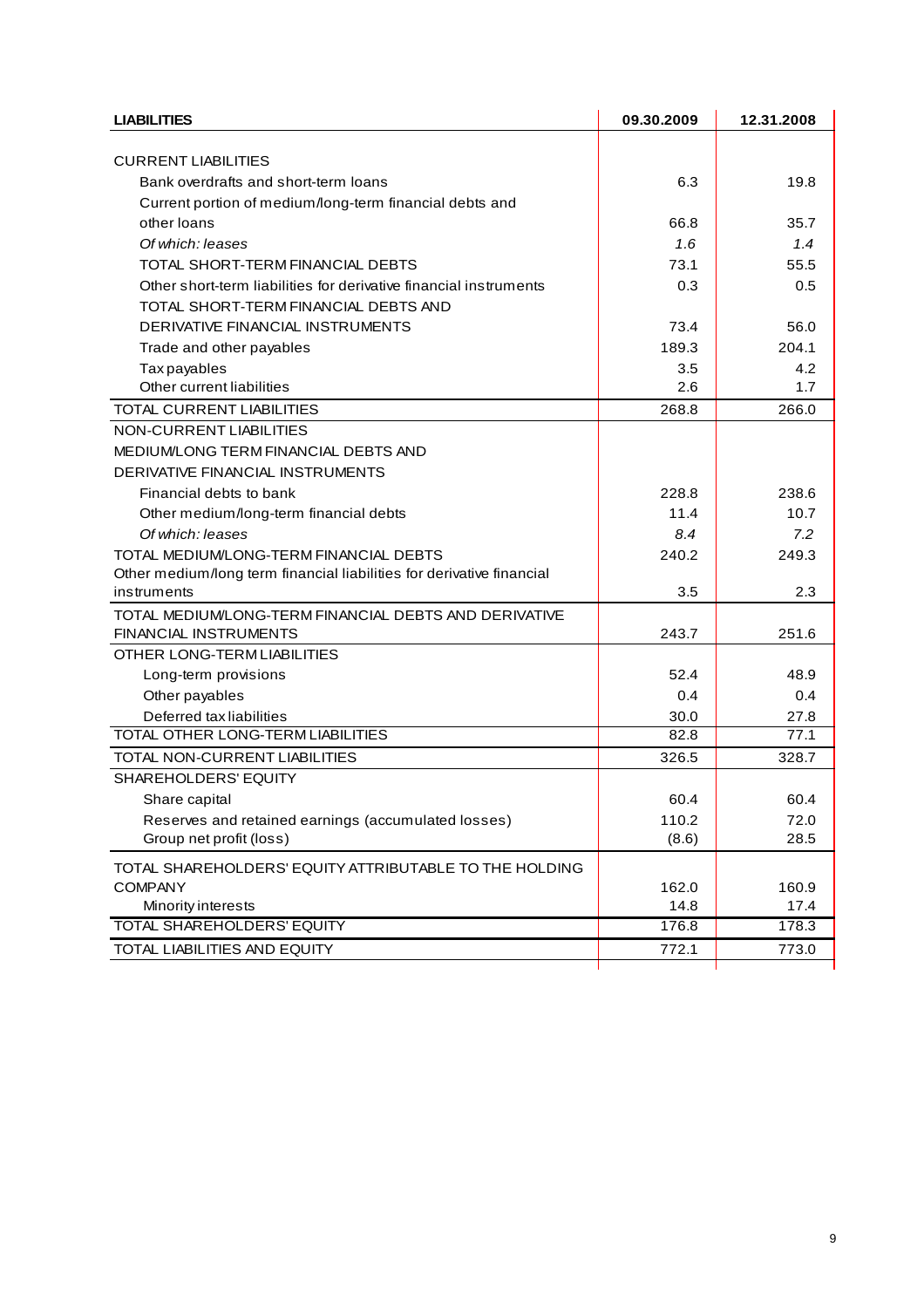# **CONSOLIDATED INCOME STATEMENT FROM 1.1.2009 to 09.30.2009**

(in millions of Euro)

| $01.01 - 09.30.2009$<br>Amount | %              |        |                      |         |           |  |
|--------------------------------|----------------|--------|----------------------|---------|-----------|--|
|                                |                |        | $01.01 - 09.30.2008$ |         | Variation |  |
|                                |                | Amount | $\%$                 | Amount  | $\%$      |  |
|                                | 100.0          | 813.3  | 100.0                | (239.5) | (29.4)    |  |
| 389.0                          | 67.8           | 539.6  | 66.4                 | (150.6) | (27.9)    |  |
| 184.8                          | 32.2           | 273.7  | 33.6                 | (88.9)  | (32.5)    |  |
| 67.5                           | 11.8           | 85.4   | 10.5                 | (17.9)  | (20.9)    |  |
| 31.5                           | 5.5            | 32.7   | 4.0                  | (1.2)   | (3.7)     |  |
| 23.5                           | 4.1            | 27.5   | 3.4                  | (4.0)   | (14.7)    |  |
| 39.9                           | 6.9            | 48.7   | 5.9                  | (8.8)   | (17.9)    |  |
| 22.4                           | 3.9            | 79.4   | 9.8                  | (57.0)  | (71.8)    |  |
| 12.6                           | 2.2            | 8.8    | 1.1                  | 3.8     | 42.5      |  |
|                                |                | (0.1)  | $\overline{a}$       | 0.1     | 108.5     |  |
| 0.9                            | 0.2            | 1.1    | 0.1                  | (0.2)   | (18.7)    |  |
| 8.2                            | 1.4            | 11.0   | 1.4                  | (2.8)   | (25.7)    |  |
| 0.7                            | 0.1            | 58.6   | 7.2                  | (57.9)  | (98.8)    |  |
| 8.1                            | 1.4            | 9.5    | 1.2                  | (1.4)   | (15.2)    |  |
| (0.1)                          |                | 0.2    |                      | (0.3)   | (145.8)   |  |
|                                |                |        |                      |         |           |  |
| (7.3)                          | (1.3)          | 48.9   | 6.0                  | (56.2)  | (115.0)   |  |
| 0.4                            | 0.1            | 17.1   | 2.1                  | (16.7)  | (97.5)    |  |
|                                |                |        |                      |         |           |  |
| (7.7)                          | (1.4)          | 31.8   | 3.9                  | (39.5)  | (124.4)   |  |
|                                |                |        |                      |         |           |  |
|                                |                |        |                      |         | 60.5      |  |
| (8.6)                          | (1.5)          | 29.6   | 3.6                  | (38.2)  | (129.0)   |  |
|                                | 573.8<br>(0.9) | (0.1)  | (2.2)                | (0.3)   | 1.3       |  |

# **NET FINANCIAL POSITION**

(in millions of Euro)

|                                                          | 09.30.2009 | 12.31.2008               | 09.30.2008 |
|----------------------------------------------------------|------------|--------------------------|------------|
| A. Cash                                                  | 114.3      | 49.5                     | 44.7       |
| B. Other cash at bank and on hand                        |            |                          |            |
| C. Financial instruments held for trading                |            |                          | 0.1        |
| D. Liquid funds $(A) + (B) + (C)$                        | 114.3      | 49.5                     | 44.8       |
| E. Current financial receivables                         | 0.1        | 0.8                      | 0.4        |
| F. Current payables to banks                             | (6.3)      | (19.8)                   | (60.3)     |
| G. Current portion of non-current indebtedness           | (66.8)     | (35.7)                   | (28.6)     |
| H. Other current financial debts                         | (0.3)      | (0.5)                    | (0.4)      |
| I. Current financial indebtedness $(F) + (G) + (H)$      | (73.4)     | (56.0)                   | (89.3)     |
| J. Current financial indebtedness, net $(l) + (E) + (D)$ | 41.0       | (5.7)                    | (44.1)     |
| K. Non-current payables to banks                         | (228.8)    | (238.6)                  | (209.0)    |
| L. Bonds issued                                          |            |                          |            |
| M. Other non-current financial debts                     | (15.0)     | (12.9)                   | (11.0)     |
| N. Non-current financial indebtedness $(K) + (L) + (M)$  | (243.8)    | (251.5)                  | (220.0)    |
| O. Net indebtedness $(J) + (N)$                          | (202.8)    | (257.2)                  | (264.1)    |
|                                                          |            |                          |            |
| Non-current financial receivables                        | 0.1        | $\overline{\phantom{a}}$ | 0.8        |
| Financial indebtedness, net including non-current        |            |                          |            |
| financial receivables                                    | (202.7)    | (257.2)                  | (263.3)    |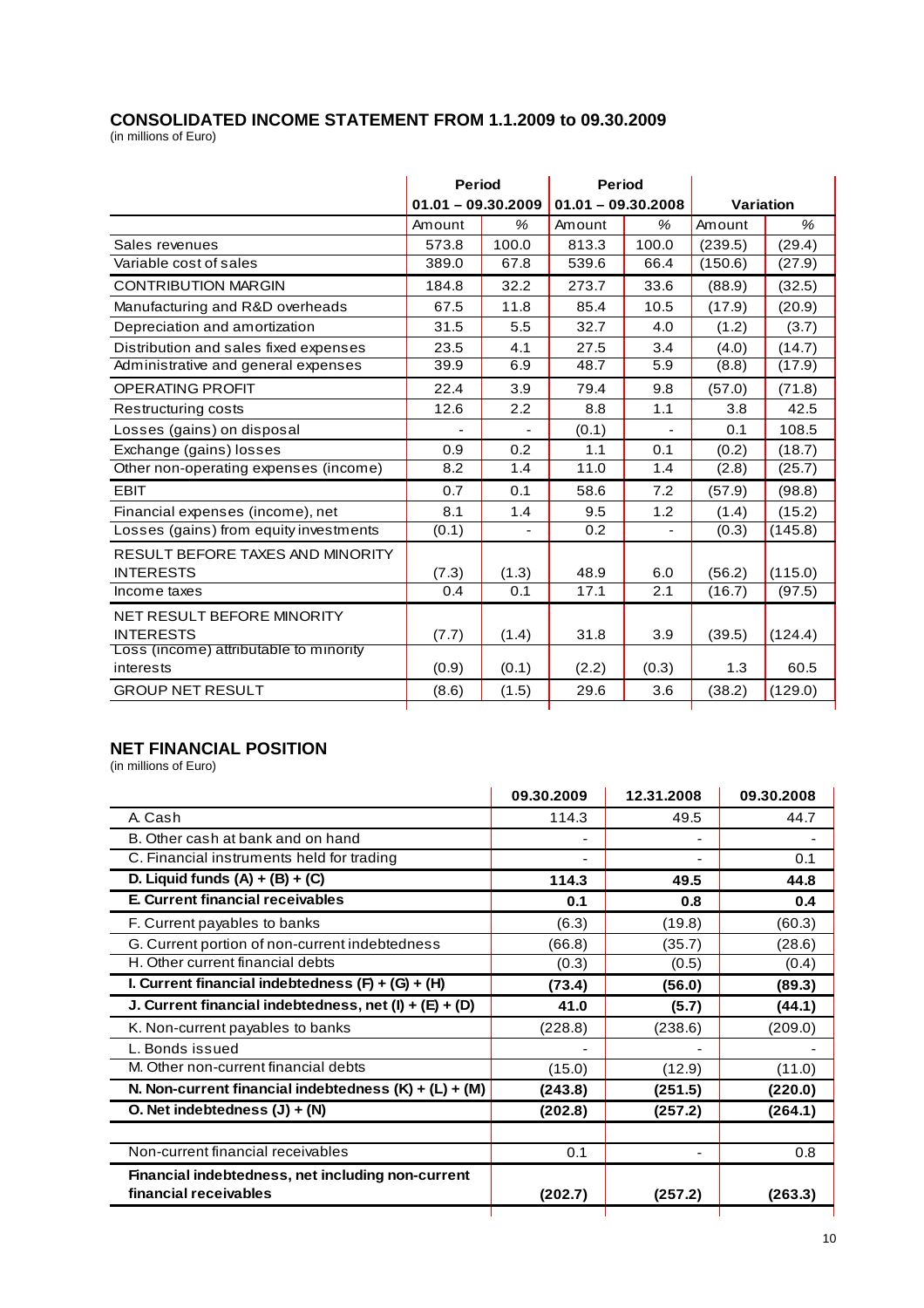#### **CONSOLIDATED INCOME STATEMENT FOR THE THIRD QUARTER OF 2009**  (in millions of Euro)

|                                        | <b>Period</b>                           |                  | <b>Period</b> |       |           |        |
|----------------------------------------|-----------------------------------------|------------------|---------------|-------|-----------|--------|
|                                        | $07.01 - 09.30.2009$ 07.01 - 09.30.2008 |                  |               |       | Variation |        |
|                                        | Amount                                  | %                | Amount        | %     | Amount    | %      |
| Sales revenues                         | 199.3                                   | 100.0            | 257.0         | 100.0 | (57.7)    | (22.5) |
| Variable cost of sales                 | 131.8                                   | 66.1             | 171.3         | 66.7  | (39.5)    | (23.1) |
| <b>CONTRIBUTION MARGIN</b>             | 67.5                                    | 33.9             | 85.7          | 33.3  | (18.2)    | (21.2) |
| Manufacturing and R&D overheads        | 21.8                                    | 11.0             | 26.3          | 10.2  | (4.5)     | (17.1) |
| Depreciation and amortization          | 10.2                                    | 5.1              | 10.4          | 4.0   | (0.2)     | (1.2)  |
| Distribution and sales fixed expenses  | 7.9                                     | 4.0              | 8.5           | 3.3   | (0.6)     | (7.2)  |
| Administrative and general expenses    | 13.1                                    | 6.5              | 14.8          | 5.8   | (1.7)     | (11.4) |
| <b>OPERATING PROFIT</b>                | 14.5                                    | 7.3              | 25.7          | 10.0  | (11.2)    | (43.6) |
| Restructuring costs                    | 2.7                                     | 1.3              | 2.0           | 0.8   | 0.7       | 36.3   |
| Losses (gains) on disposal             |                                         |                  | ۰             | ۰     |           |        |
| Exchange (gains) losses                | (0.2)                                   | (0.1)            |               |       | (0.2)     |        |
| Other non-operating expenses (income)  | 4.3                                     | 2.2              | 3.8           | 1.5   | 0.5       | 11.6   |
| <b>EBIT</b>                            | 7.7                                     | 3.9              | 19.9          | 7.7   | (12.2)    | (61.1) |
| Financial expenses (income), net       | 2.3                                     | 1.2              | 3.8           | 1.4   | (1.5)     | (36.7) |
| Losses (gains) from equity investments |                                         |                  |               |       |           |        |
| PROFIT BEFORE TAXES AND MINORITY       |                                         |                  |               |       |           |        |
| <b>INTERESTS</b>                       | 5.4                                     | 2.7              | 16.1          | 6.3   | (10.7)    | (66.7) |
| Income taxes                           | 2.9                                     | $\overline{1.4}$ | 6.0           | 2.3   | (3.1)     | (52.7) |
| NET PROFIT BEFORE MINORITY             |                                         |                  |               |       |           |        |
| <b>INTERESTS</b>                       | 2.5                                     | 1.3              | 10.1          | 4.0   | (7.6)     | (75.1) |
| Loss (income) attributable to minority |                                         |                  |               |       |           |        |
| interests                              | (0.5)                                   | (0.3)            | (0.6)         | (0.3) | 0.1       | 20.3   |
| <b>GROUP NET PROFIT</b>                | 2.0                                     | 1.0              | 9.5           | 3.7   | (7.5)     | (78.8) |
|                                        |                                         |                  |               |       |           |        |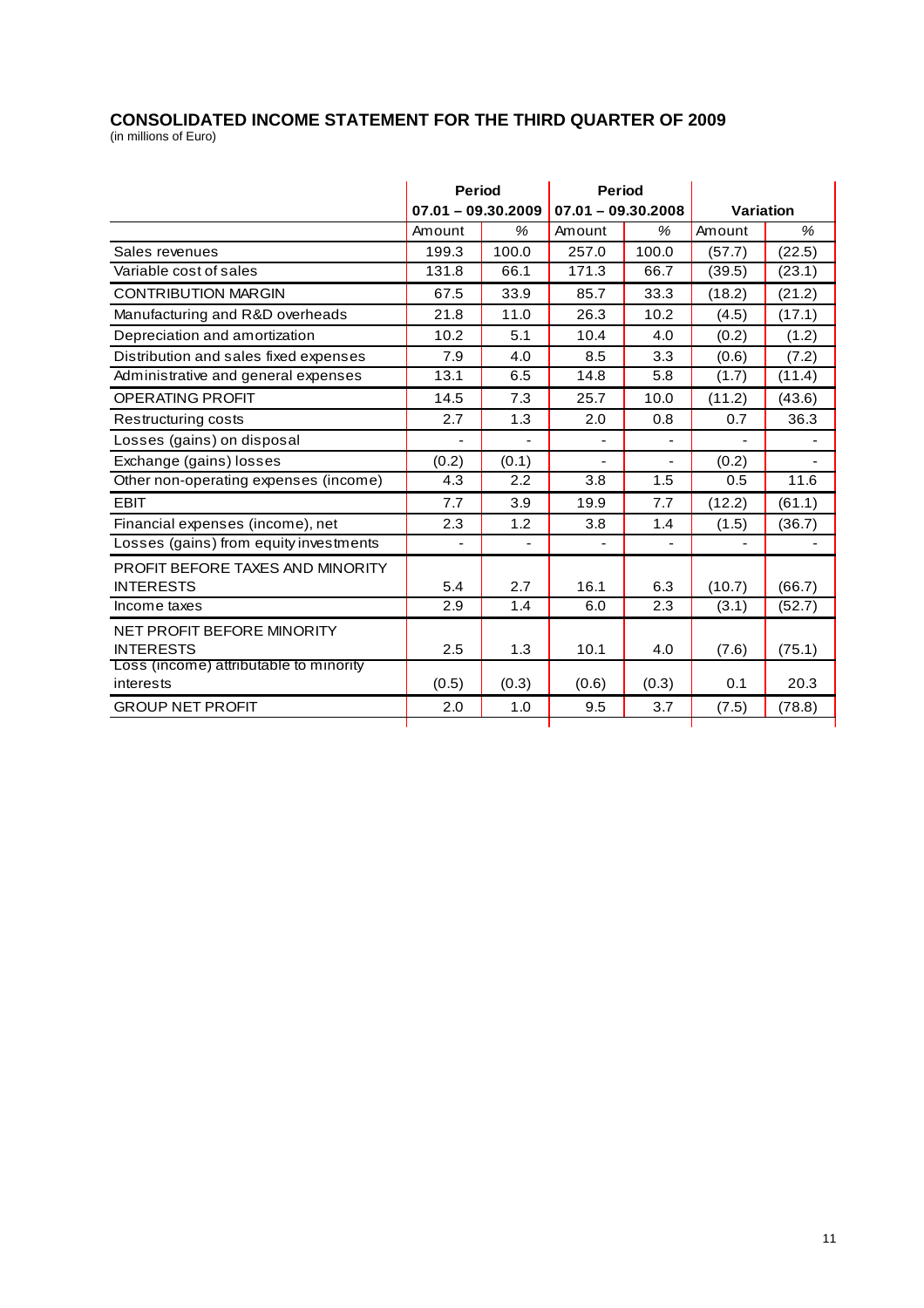# **CONTENT AND FORMAT OF THE CONSOLIDATED FINANCIAL STATEMENTS**

# **1. INTRODUCTION**

The interim consolidated report on operations at September 30, 2009, which has not been externally audited, has been prepared in compliance with International Accounting Standards (IAS/IFRS) and to this end, the financial statements of consolidated investee companies have been appropriately reclassified and adjusted.

The interim report on operations has been drawn up in accordance with the provisions of art. 154 ter, paragraph 5 of Legislative Decree no. 58 of 02/24/98 (Consolidated Law on Finance) and subsequent amendments. Therefore, the provisions of the international accounting standard regarding infra-annual financial information (IAS 34 "Interim financial statements") have not been adopted.

# **2. CONSOLIDATION PRINCIPLES**

Consolidation is performed on a line-by-line basis. The criteria adopted for the application of this method have not changed with respect to those used at December 31, 2008.

## **3. ACCOUNTING PRINCIPLES APPLIED**

The accounting principles applied in the preparation of the financial statements at September 30, 2009 are the same as those applied to the financial statements at December 31, 2008.

## **COMMENTS ON THE FINANCIAL STATEMENTS**

The change in the Group's consolidated shareholders' equity and in the total shareholders' equity is as follows:

| (in millions of Euro)                     | <b>Consolidated</b><br>shareholders'<br>equity - Group | Capital and<br>reserves<br>pertaining to<br>minority interests | <b>Total Group</b><br>and minority<br>shareholders'<br>equity |
|-------------------------------------------|--------------------------------------------------------|----------------------------------------------------------------|---------------------------------------------------------------|
| Balance at December 31, 2008              | 160.9                                                  | 17.4                                                           | 178.3                                                         |
| Paid share capital increase               | ٠                                                      | ٠                                                              |                                                               |
| <b>Dividends</b>                          | $\overline{\phantom{0}}$                               | (3.0)                                                          | (3.0)                                                         |
| Exchange differences and other variations | 9.7                                                    | (0.5)                                                          | 9.2                                                           |
| Net result for the period                 | (8.6)                                                  | 0.9                                                            | (7.7)                                                         |
| Balance at September 30, 2009             | 162.0                                                  | 14.8                                                           | 176.8                                                         |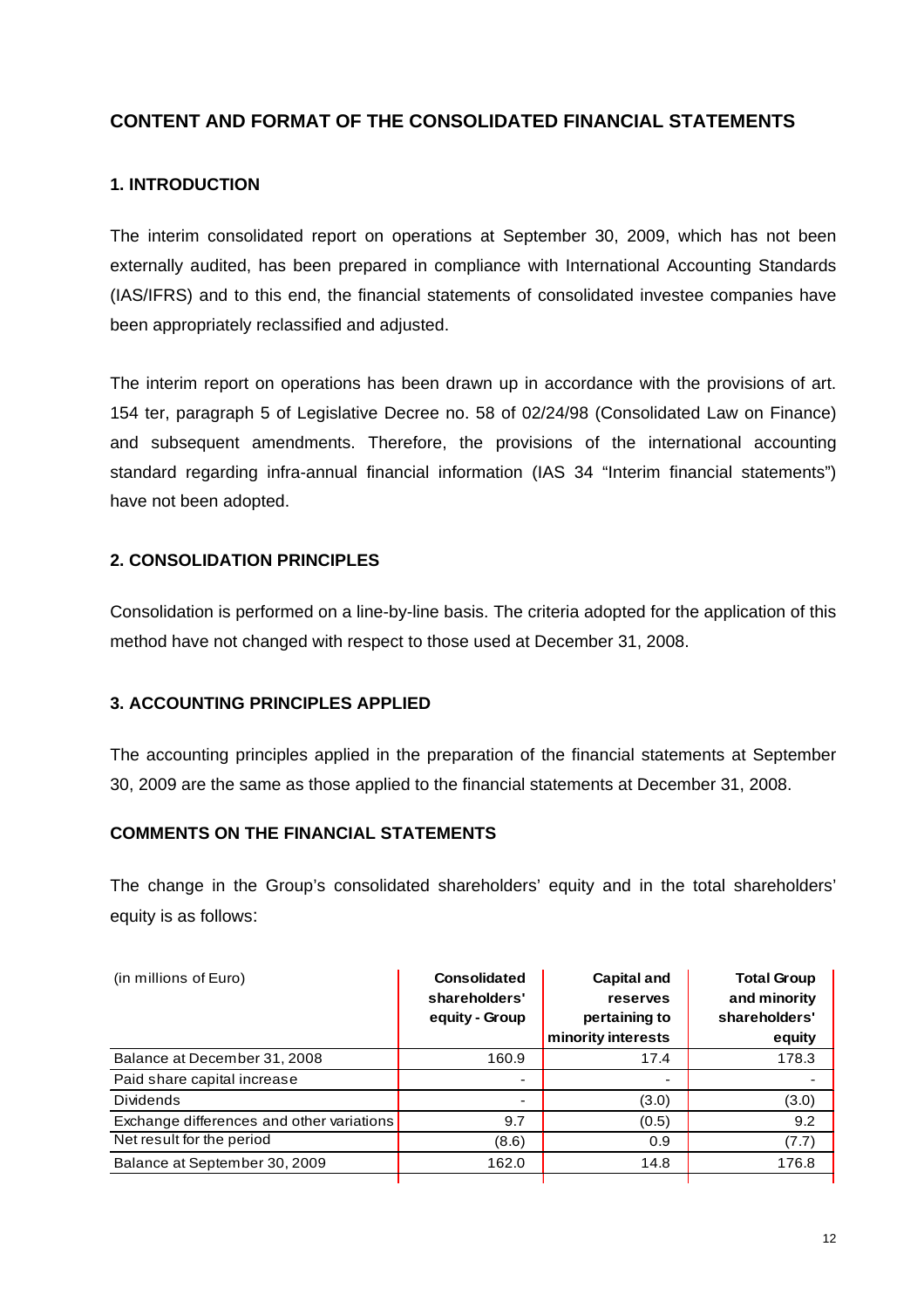Revenues from sales amounted to  $\epsilon$  573.8 million compared to  $\epsilon$  813.3 million in the corresponding period of 2008.

The breakdown of revenues by business area is as follows

| (in millions of Euro)               | <b>Period</b>        |       | <b>Period</b>        |       |           |        |
|-------------------------------------|----------------------|-------|----------------------|-------|-----------|--------|
|                                     | $01.01 - 09.30.2009$ |       | $01.01 - 09.30.2008$ |       | Variation |        |
|                                     | Amount               | %     | Amount               | %     | Amount    | %      |
| <b>Filters</b>                      | 306.4                | 53.4  | 396.5                | 48.8  | (90.1)    | (22.7) |
| Suspension components and precision |                      |       |                      |       |           |        |
| springs                             | 268.7                | 46.8  | 418.4                | 51.5  | (149.7)   | (35.8) |
| Intercompany eliminations           | (1.3)                | (0.2) | (1.6)                | (0.3) | 0.3       | 14.4   |
| <b>TOTAL</b>                        | 573.8                | 100.0 | 813.3                | 100.0 | (239.5)   | (29.4) |
|                                     |                      |       |                      |       |           |        |

The breakdown of revenues by geographic area is shown in the table below:

| (in millions of Euro)    | <b>Period</b>        |       | <b>Period</b>        |       |           |        |
|--------------------------|----------------------|-------|----------------------|-------|-----------|--------|
|                          | $01.01 - 09.30.2009$ |       | $01.01 - 09.30.2008$ |       | Variation |        |
|                          | Amount               | %     | Amount               | %     | Amount    | %      |
| France                   | 139.7                | 24.3  | 176.4                | 21.7  | (36.7)    | (20.8) |
| Germany                  | 77.4                 | 13.5  | 123.6                | 15.2  | (46.2)    | (37.4) |
| <b>Great Britain</b>     | 50.2                 | 8.8   | 88.5                 | 10.9  | (38.3)    | (43.2) |
| Italy                    | 49.4                 | 8.6   | 70.8                 | 8.7   | (21.4)    | (30.2) |
| <b>Benelux</b>           | 30.1                 | 5.2   | 49.3                 | 6.1   | (19.2)    | (39.0) |
| Spain                    | 28.8                 | 5.0   | 52.6                 | 6.5   | (23.8)    | (45.2) |
| Other European countries | 65.2                 | 11.4  | 85.1                 | 10.4  | (19.9)    | (23.4) |
| Mercosur                 | 110.1                | 19.2  | 139.6                | 17.2  | (29.5)    | (21.1) |
| <b>United States</b>     | 11.5                 | 2.0   | 15.4                 | 1.9   | (3.9)     | (25.1) |
| China                    | 4.6                  | 0.8   | 4.5                  | 0.6   | 0.1       | 0.7    |
| Rest of the World        | 6.8                  | 1.2   | 7.5                  | 0.8   | (0.7)     | (10.5) |
| <b>TOTAL</b>             | 573.8                | 100.0 | 813.3                | 100.0 | (239.5)   | (29.4) |

At September 30, 2009, the Group's workforce was 5,790, compared to 6,100 at December 31, 2008 and 6,165 at September 30, 2008, broken down as follows:

|                       | 09.30.2009 | 12.31.2008 | 09.30.2008 |
|-----------------------|------------|------------|------------|
| Managers              | 86         | 87         | 86         |
| <b>Clerical staff</b> | 1,331      | 1,434      | 1,382      |
| Blue collar workers   | 4.373      | 4.579      | 4.697      |
| <b>TOTAL</b>          | 5,790      | 6,100      | 6,165      |
|                       |            |            |            |

Milan, October 20, 2009

# THE BOARD OF DIRECTORS